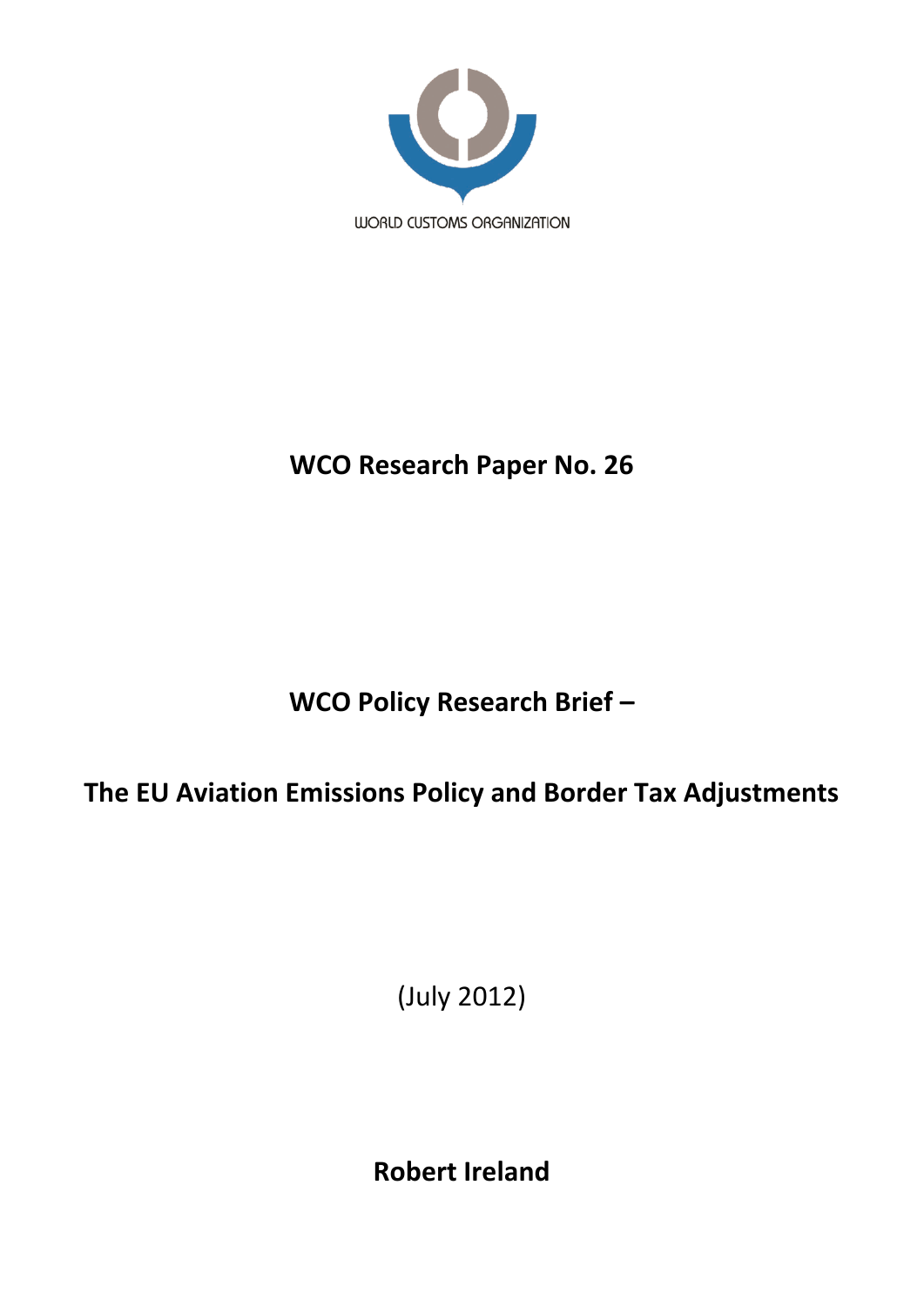## **Abstract**

This WCO Policy Research Brief provides an update on the European Union's aviation emissions policy ("EU Aviation Directive"), especially the analogousness to carbon border tax adjustments (BTAs) and the implications for customs. The EU Aviation Directive, which came into effect on 1 January 2012, is a new component of the EU Emissions Trading System (EU ETS) and is a response to the inability thus far of the international community to establish a global pricing instrument for aviation carbon emissions. By including non-EU aviation as well as EU aviation, the EU reduced the potential carbon leakage and thus augmented the Aviation Directive's domestic political sustainability. Similarly, in 2010 several U.S. policymakers incorporated BTAs into their proposed carbon pricing legislation to increase the domestic political feasibility of the bill's passage and upon implementation reduce the potential for carbon leakage. The EU Aviation Directive faces opposition from stakeholders in developed and developing countries, especially non-EU governments and the aviation industry. The impact of international relations on the EU aviation emissions policy could be an edifying premonition of what awaits the adoption of carbon border tax adjustments.

### **Key words**

Customs and Climate Change, aviation emissions, EU Aviation Directive, carbon border tax adjustments

### **Acknowledgements**

This paper was written by Robert Ireland of the WCO's Research and Strategies Unit in the Office of the Secretary General.

### **Disclaimer**

The WCO Research Paper Series disseminates the findings of work in progress to encourage the exchange of ideas about Customs issues. The views and opinions presented in this paper are those of the author and do not necessarily reflect the views or policies of the WCO or WCO Members.

#### **Note**

All WCO Research Papers are available on the WCO public website: [www.wcoomd.org.](http://www.wcoomd.org/) The author may be contacted vi[a research@wcoomd.org.](mailto:research@wcoomd.org)

> ----------------------- Copyright © 2012 World Customs Organization.

> > All rights reserved.

Requests and enquiries concerning translation, reproduction and adaptation rights should be addressed to copyright@wcoomd.org.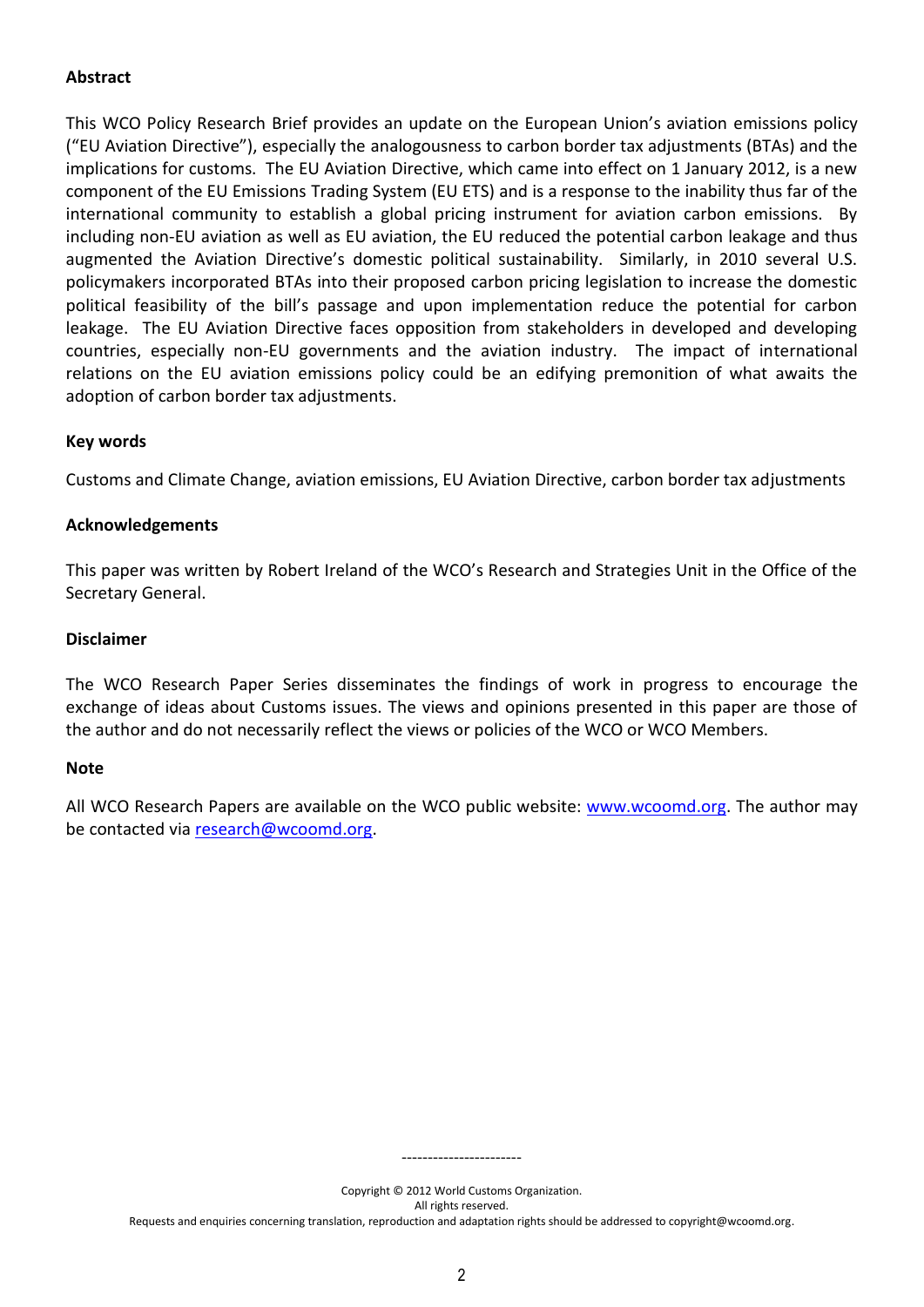## **Introduction**

This WCO Policy Research Brief provides an update<sup>2</sup> on the European Union's aviation emissions policy ("EU Aviation Directive"), especially the analogousness to carbon border tax adjustments (BTAs) and the implications for customs. The EU Aviation Directive, which came into effect on 1 January 2012, is a new component of the EU's most important global warming mitigation policy instrument, the EU Emissions Trading System (EU ETS). The new policy is a response to the failure thus far of the international community to establish a global pricing instrument for aviation carbon emissions. By including non-EU aviation as well as EU aviation, the EU reduced the potential carbon leakage and thus augmented the Aviation Directive's domestic political sustainability. Similarly, in 2010 several U.S. policymakers incorporated BTAs into their proposed carbon pricing legislation to increase the domestic political feasibility of the bill's passage<sup>3</sup> and upon implementation reduce the potential for carbon leakage. The EU Aviation Directive faces opposition from stakeholders in developed and developing countries, especially non-EU governments and the aviation industry. The impact of international relations on the EU aviation emissions policy could be a microcosmic premonition of what awaits the adoption of carbon border tax adjustments to complement broader global warming mitigation policies.

## **Carbon Emissions and Global Warming**

Global warming is predominantly caused by the anthropogenic carbon emissions that are accumulating in the Earth's atmosphere. In 2010 "global carbon dioxide emissions from fossil-fuel combustion and cement production grew 5.9%" to a record annual high of 9,139 Teragrams of oxidized carbon (Tg-C) or 33.5 billion metric tons (Peters et al., 2012). Carbon parts per million (ppm), which is the measurement indicator of the atmospheric carbon concentration, reached 396.78 in May 2012, also a new record (NOAA-ESRL, 2012). Several climate scientists contend that the carbon concentration in the atmosphere should be lowered to approximately 350 ppm to prevent dangerous warming (Hansen et al., 2008). The "risk to collective civilization"<sup>4</sup> is evidenced not only by rising average global temperatures, but also current observations of the "melting of glaciers and ice sheets, ocean heat content, rainfall patterns, atmospheric moisture, river runoff, stratospheric cooling, and the extent of Arctic sea ice" (Nordhaus, 2012).

A leading global warming mitigation policy prescription entails raising the price of carbon with the use of market-based regulatory instruments (see for example, Krugman, 2010; Victor, 2011). Signalling a carbon price under such an approach can be implemented by levying carbon taxes or establishing emission trading systems where emitters must acquire and surrender emission allowances. If sufficiently robust, the impact of such a policy is the reduction of carbon emissions and ultimately the placement of carbon atmospheric accumulation at a manageable level to forestall dire consequences.

 $\overline{\phantom{a}}$ 

<sup>1</sup> Dylan, Bob (2006), "Rollin' and Tumblin'," *Modern Times*.

<sup>&</sup>lt;sup>2</sup> At the WCO Permanent Technical Committee's 193<sup>rd</sup> and 194<sup>th</sup> Sessions in October 2011, the Chairperson asked the WCO's Research and Strategies Unit to continue providing updates on the Customs and Climate Change topic.

 $3$  The 2010 U.S. proposed legislation for a carbon pricing instrument did not become law.

<sup>&</sup>lt;sup>4</sup> See Romme (2011) at <u>http://thinkprogress.org/climate/2011/09/28/330109/science-of-global-warming-impacts/</u>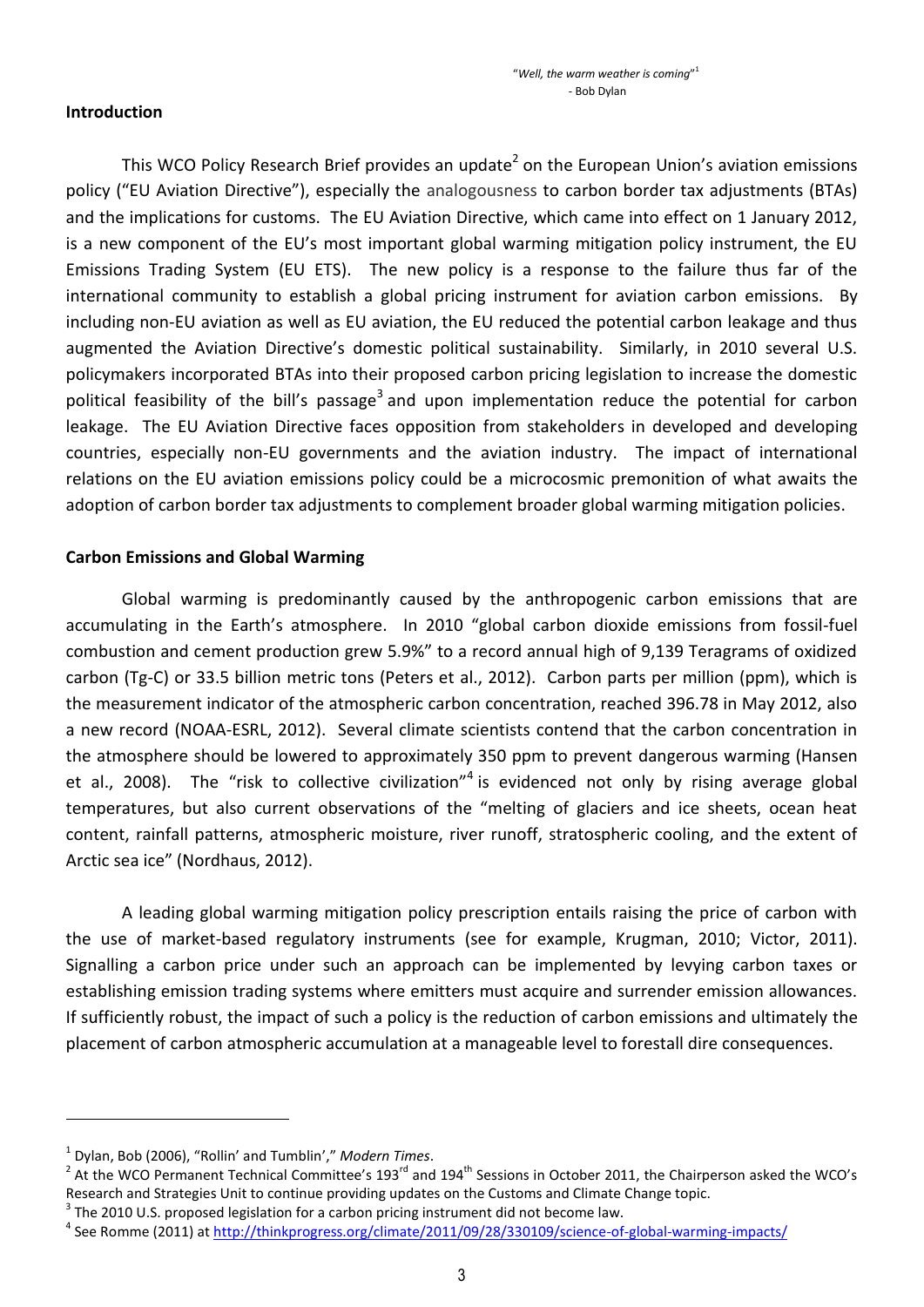## **The EU Aviation Emissions Policy<sup>5</sup>**

Aviation currently produces about 2-3% of all human  $CO<sub>2</sub>$  emissions affecting global warming and is one of the fastest growing sources (Leggett, et al., 2012: 4-5). The EU added aviation<sup>6</sup> emissions to its ETS because, under the auspices of the International Civil Aviation Organization (ICAO), nation-states have not adopted thus far a corollary global pricing instrument (Truxal, 2011). With a few minor exceptions, the EU ETS now covers the  $CO<sub>2</sub>$  emissions of all EU and non-EU cargo and passenger flights taking off from or landing in the EU unless their home country has in place at least *equivalent measures* (a comparable aviation  $CO<sub>2</sub>$  emissions regime).

 A country or various countries taking "domestic action" to overcome international inertia to mitigate transport  $CO_2$  emissions was predicted by Oberthür (2003). Indeed, developments during 2011 and 2012 have shown that the EU Aviation Directive has woken the dormant discussions at ICAO for a global market-based pricing instrument for aviation emissions. The conflict between the EU and other nations that has ensued over the policy was probably inevitable (Paterson, 2008: 149-150) and is playing out in international political, legal, and media arenas (see Table 1).

### **EU Aviation Directive and BTAs: Policy and Politics**

 $\overline{a}$ 

The discord over the EU Aviation Directive could be a proxy for future clashes over carbon border tax adjustments. Similarities between the EU Aviation Directive and BTAs have been noted before.<sup>7</sup> The EU Aviation Directive is probably the first occasion where a domestic carbon pricing policy covers imports (Faber and Brinke, 2011: vi); BTAs would also cover imports. The EU Aviation Directive targets the carbon emitted by aircraft that departs from or arrives in the EU, while BTAs target the embodied carbon (the carbon emitted during the production process) in goods crossing borders. Both are measures intended to equalize national climate policies by pressuring other countries to adopt comparable carbon pricing regimes.

Both policies seek to soothe the fears of political domestic constituencies about carbon leakage and loss of competitiveness. For instance, the EU Aviation Directive inoculates against possible complaints from EU airlines; if EU airlines were the sole participants in the EU Aviation Directive, they would be at a competitive disadvantage with their non-EU rivals. In the context of BTAs, if Country A imposes an ETS or carbon tax on domestic chemical producers, foreign chemical producers that are not under a comparable regime will enjoy a competitive advantage. Moreover, chemical companies in Country A would probably lobby against an ETS or carbon tax that in their view created an unlevel international playing field.

<sup>&</sup>lt;sup>5</sup> For a comprehensive analysis of the EU Aviation Directive especially the trade law considerations, see Bartels (2012a).

 $^6$  There is also a policy vacuum in the pricing of maritime CO<sub>2</sub> emissions, which predominantly emanate from freight transport. The International Maritime Organization (IMO) has estimated that all maritime shipping (domestic and international) emitted 1,046 million tonnes of  $CO<sub>2</sub>$  in 2007, which corresponds to 3.3% of all global  $CO<sub>2</sub>$  emissions in 2007; the same study estimated that international maritime shipping emitted 870 million tonnes in 2007, or about 2.7% of all global  $CO<sub>2</sub>$  emissions in 2007 (IMO, 2009). The IMO set regulations in 2011 to improve shipping efficiency which will marginally reduce maritime CO<sub>2</sub> emissions (IMO, 2011), but is not currently formulating a market-based pricing instrument.

 $^7$  See for example, Ellerman, et al., 2010: 265-266; Ireland, 2011; Meckling, 2011; Kulovesi, 2011; Bartels, 2012a; Meltzer, 2012; Tunteng, 2012.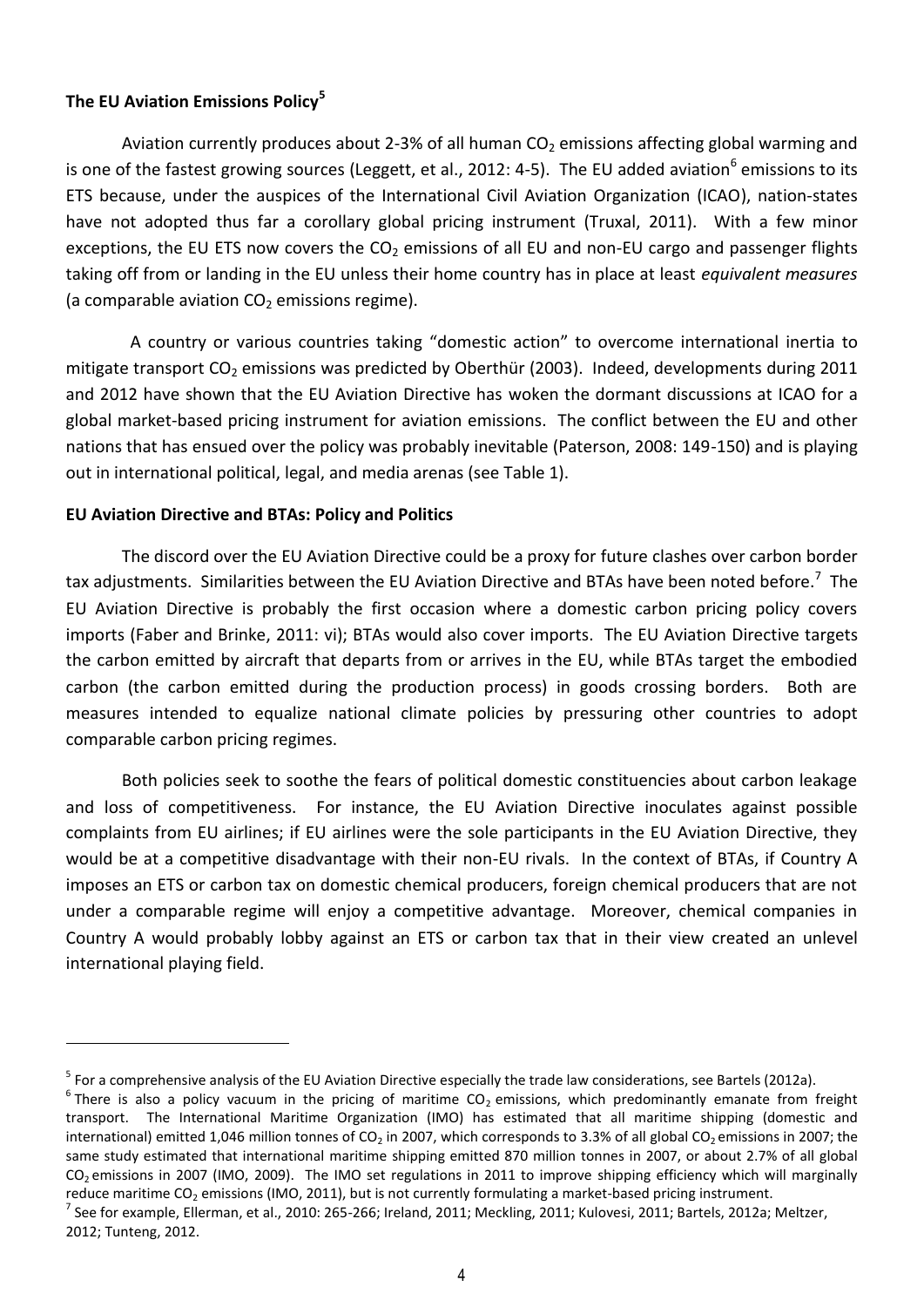Non-EU countries and airlines have several conceivable opposition responses to the EU Aviation Directive including (1) publicly criticize the policy; (2) refuse (or threaten to refuse) to participate;<sup>8</sup> (3) retaliate (or threaten to retaliate) with trade barriers or other trade-related actions; (4) cease flights to the EU (Bartels, 2012a: 7); (5) restrict traffic rights to their airports for EU aviation (Bartels, 2012a: iv); (6) take legal action in non-World Trade Organization (WTO) courts; and (7) take legal action at the WTO. Alternatively, the non-EU countries and airlines could (8) comply with the EU Aviation Directive; (9) apply equivalent measures nationally in the form of a comparable ETS or carbon tax; or (10) collectively adopt under the auspices of ICAO a global aviation ETS or carbon tax. $^{9}$ 

Thus far, opponents have pursued (1), (2), (3), and (6). The aviation industry, and also governments from developed and developing countries, have criticized the policy. The opposition stems from, among other reasons, sovereignty matters and costs. Developing countries also base their opposition on the "common but differentiated responsibilities and respective capabilities" principle within the United Nations Framework Convention on Climate Change (UNFCC) that holds that such countries should not be obligated to reduce emissions to the same degree as developed countries. The U.S. Government wrote in a letter to the EU that it "strongly object[s] on legal and policy grounds to the EU's plan to subject [U.S.] operators to the EU's ETS" (Clinton and LaHood, 2011). According to media reports, China directed its airlines not to comply with the EU Aviation Directive (Financial Times, 2012) and may have delayed purchasing European Airbuses in retaliation (The Wall Street Journal, 2011). On the legal front, a consortium of U.S. airlines filed a lawsuit at the European Court of Justice; the case culminated in the court ruling that the EU Aviation Directive is compatible with international law.

No country has thus far brought a case against the EU Aviation Directive at the WTO. If a WTO member did bring an action, the eventual decision would likely concentrate on the environmental exceptions contained in WTO law. Bartels (2012a: 15) explains that this particularly means GATT Article XX(g) "in relation to the conservation of exhaustible natural resources if such measures are made effective in conjunction with restrictions on domestic production or consumption," and also GATT Article XX(b) which allows WTO members to adopt policies "necessary for the protection of human or animal or plant life or health." Similarly, legal scholars have analyzed BTAs for their legality under WTO law, especially with respect to the aforementioned environmental provisions (Pauwelyn, 2012).

If an ICAO agreement is not reached, the EU faces various options. For those aircraft operators that do not comply with the EU Aviation Directive, the relevant EU Member State is authorized to issue fines of 100 Euros per allowance and require the non-compliance be remedied the following year.<sup>10</sup> If this or other measures fail to ensure compliance, the administering EU Member State may request the European Commission to impose an "operating ban."<sup>11</sup> Alternatively, the EU could defer, weaken or abandon this component of its global warming mitigation policy. Much will depend on developments at ICAO.

 $\overline{\phantom{a}}$ 

 $^8$  Not participating would entail not submitting emissions data, or not acquiring and surrendering emissions allowances.

<sup>&</sup>lt;sup>9</sup> The European Commission has stated that the EU Aviation Directive "legislation is designed to be amended in the event of an agreement on global measures to reduce greenhouse gas emissions from aviation" (Delbeke, 2012).

 $10$  EU Aviation Directive (2008), Article 16 (3).

 $11$  EU Aviation Directive (2008), Article 16 (5)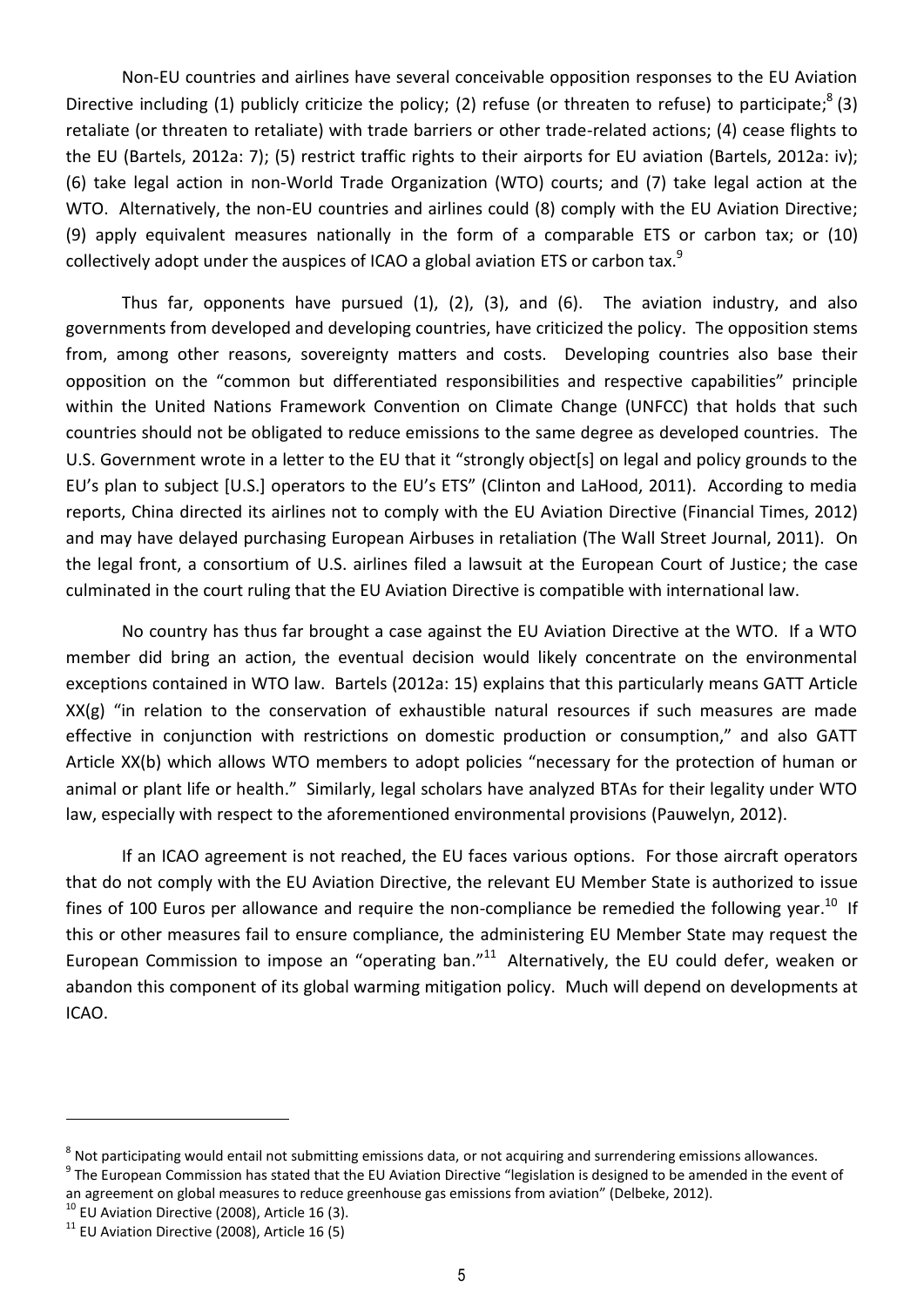## **Conclusion and the Implications for Customs**

The EU aviation emissions policy has various potential implications for customs, including the possibility that customs would be required to apply nationally mandated retaliatory trade measures. Moreover, the ongoing political and legal processes could influence future policy decisions about border tax adjustments on the embodied carbon in goods (which in many countries would likely be administered by customs). Alternatives such as ICAO formulating and implementing a global aviation emissions pricing instrument or the emergence of a more selective "major emitters club"<sup>12</sup> could conceivably occur. Border tax adjustments may eventually follow the same path as the EU Aviation Directive, and this suggests customs would be prudent in continuing to monitor this subject.

 $\overline{\phantom{a}}$ 

<sup>&</sup>lt;sup>12</sup> See Victor (2011) for his idea of a small "club" of major emitters that would negotiate climate policy agreements.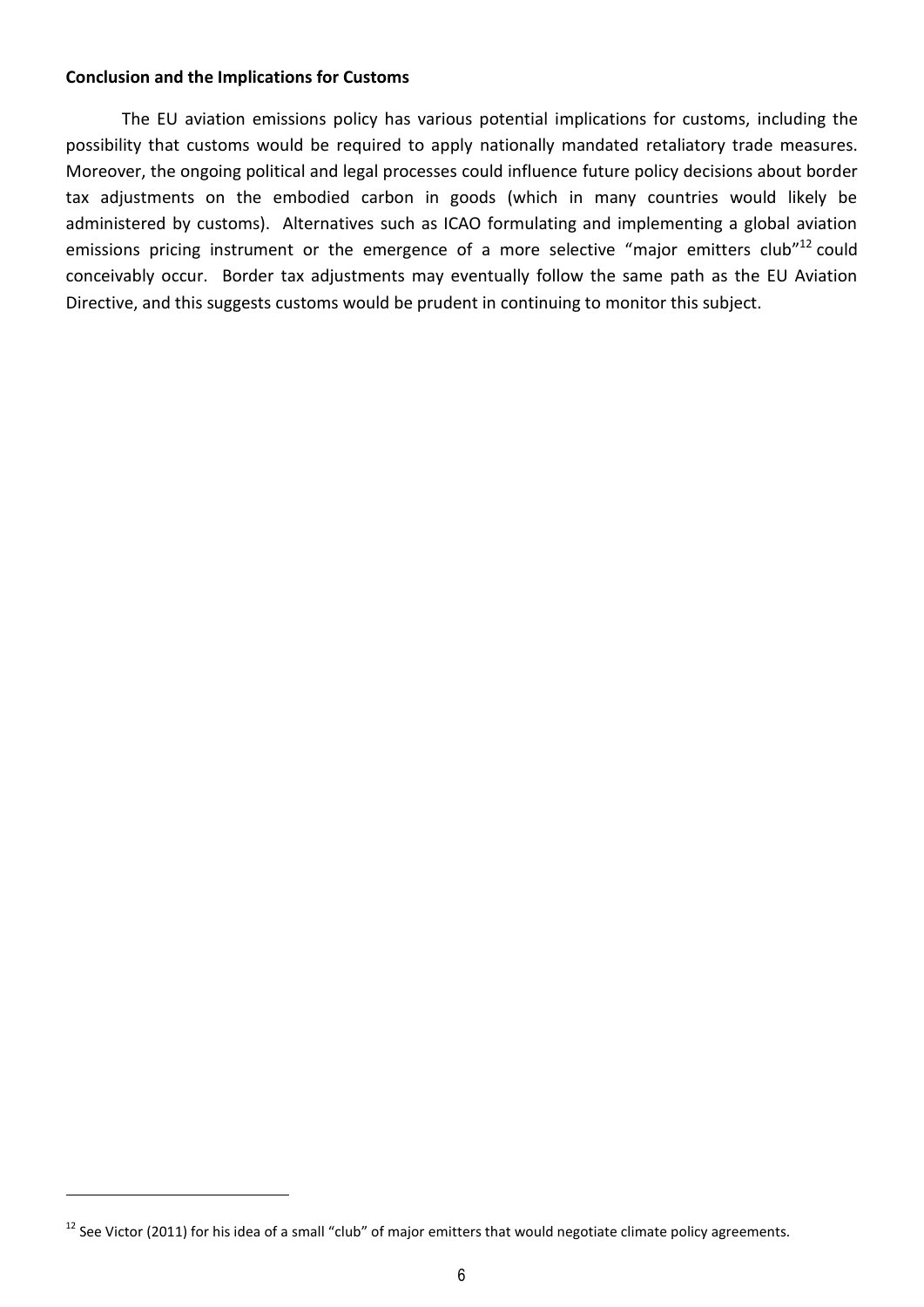#### **Table 1 – EU Aviation Directive, Milestones, 2008-2012**

| Date              | Summary                                                                                                                                                                                                                                                                                                                                                                                                                                                                                                                                          |
|-------------------|--------------------------------------------------------------------------------------------------------------------------------------------------------------------------------------------------------------------------------------------------------------------------------------------------------------------------------------------------------------------------------------------------------------------------------------------------------------------------------------------------------------------------------------------------|
| 19 November 2008  | EU adopts Directive 2008/101/EC "so as to include aviation activities in the scheme for greenhouse<br>gas emission allowance trading within the Community."                                                                                                                                                                                                                                                                                                                                                                                      |
| 30 September 2011 | The New Delhi Joint Declaration is adopted by 21 countries and expresses opposition to the EU<br>Aviation Directive. The Declaration is signed by Argentina, Brazil, Chile, China, Colombia, Cuba, Egypt,<br>India, Japan, Republic of Korea, Malaysia, Mexico, Nigeria, Paraguay, Qatar, Russian Federation, Saudi<br>Arabia, Singapore, South Africa, United Arab Emirates, and the United States.                                                                                                                                             |
| 6 October 2011    | Advocate General Juliane Kokott of the European Court of Justice issues opinion that "concludes that<br>the inclusion of international aviation in the EU emissions trading scheme is compatible with the<br>provisions and principles of international law invoked" (Kokott, 2012).                                                                                                                                                                                                                                                             |
| 24 October 2011   | The U.S. House of Representatives passes bill H.R. 2594 "to prohibit operators of civil aircraft of the<br>United States from participating in the European Union's emissions trading scheme." Subsequently,<br>the U.S. Senate considers a companion bill (S. 1956).                                                                                                                                                                                                                                                                            |
| 2 November 2011   | The ICAO Governing Council agrees to adopt a working paper based on the New Delhi Joint<br>Declaration; 26 of 37 Members of Governing Council agree to sign. The working paper is adopted by<br>Argentina, Brazil, Burkina Faso, Cameroon, China, Colombia, Cuba, Egypt, Guatemala, India, Japan,<br>Malaysia, Mexico, Morocco, Nigeria, Paraguay, Peru, Republic of Korea, Russian Federation, Saudi<br>Arabia, Singapore, South Africa, Swaziland, Uganda, the United Arab Emirates, and the United States.                                    |
| 16 December 2011  | The U.S. Government writes to the EU protesting the EU Aviation Directive (Clinton-LaHood letter,<br>$2011$ ).                                                                                                                                                                                                                                                                                                                                                                                                                                   |
| 21 December 2011  | The European Court of Justice issues judgment that the EU Aviation Directive is compatible with<br>international law.                                                                                                                                                                                                                                                                                                                                                                                                                            |
| 1 January 2012    | The EU Aviation Directive enters into force.                                                                                                                                                                                                                                                                                                                                                                                                                                                                                                     |
| February 2012     | China apparently bars Chinese airlines from complying with the EU Aviation Directive (Financial Times,<br>$2012$ ).                                                                                                                                                                                                                                                                                                                                                                                                                              |
| 22 February 2012  | Under the auspices of ICAO, the Moscow Joint Declaration is issued and states "the EU and its<br>Member States must cease application of the Directive 2008/101/EC to aviations/aircraft operators<br>registered in third States." The Declaration is signed by 23 countries: Armenia, Argentina, Belarus,<br>Brazil, Cameroon, Chile, China, Cuba, Guatemala, India, Japan, Republic of Korea, Mexico, Nigeria,<br>Paraguay, Russian Federation, Saudi Arabia, Seychelles, Singapore, South Africa, Thailand, Uganda,<br>and the United States. |
| 15 May 2012       | The EU announces that most airlines covered by the Aviation Directive met the deadline of 31 March<br>2012 for reporting CO <sub>2</sub> emissions data for 2011; 10 airlines from China and India did not provide the<br>information (The Guardian, 2012).                                                                                                                                                                                                                                                                                      |
| <b>June 2012</b>  | The ICAO Secretary General states that he expects one global aviation emissions mitigation proposal<br>will be selected in March 2013 and voted on at the September 2013 ICAO Assembly in Montreal<br>(Montreal Gazette, 2012).                                                                                                                                                                                                                                                                                                                  |
| 26-27 June 2012   | ICAO's Council discusses three remaining options for reducing emissions of greenhouse gases from<br>aviation as recommended by 20 Experts and the Ad-hoc Working Group on Market-based Measures.                                                                                                                                                                                                                                                                                                                                                 |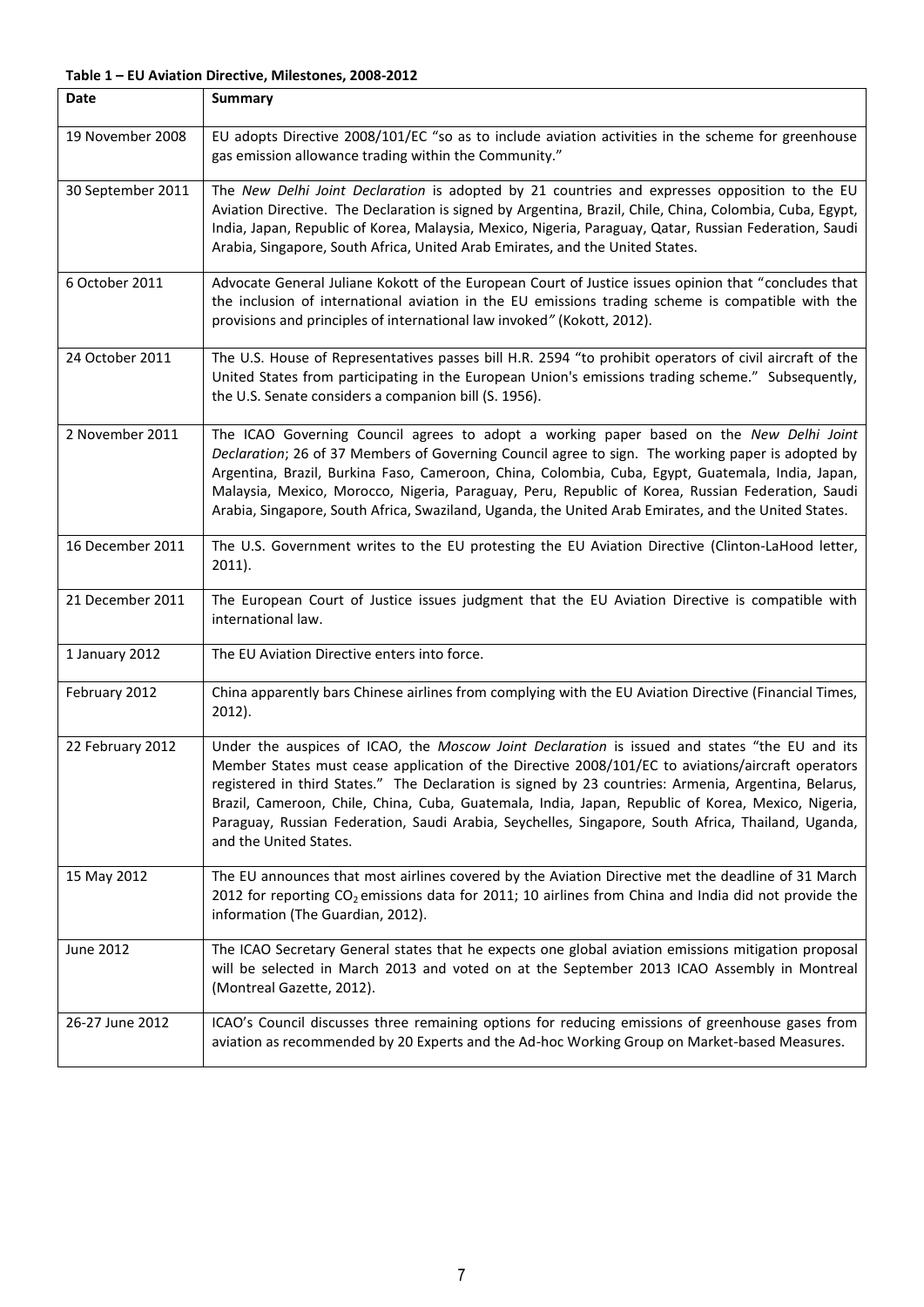### **Bibliography**

Bartels, Lorand (2012a), *The Inclusion of Aviation in the EU ETS: WTO Law Considerations*, Trade and Sustainable Energy Series, Issue Paper No. 6, International Centre for Trade and Sustainable Development, Geneva, Switzerland.

Bartels, Lorand (2012b), "The WTO Legality of the Application of the EU's Emission Trading System to Aviation," *European Journal of International Law* 23 (2).

Clinton, Hillary Rodham and Raymond H. LaHood (2011), U.S. Department of State letter to the European Union, 16 December 2011.

Delbeke, Jos (2012), "Written testimony for [the U.S.] Senate Committee on Commerce, Science, and Transportation hearing on the European Union's Emissions Trading System," Jos Delbeke Director-General, Directorate General (DG) Climate Action, European Commission, 6 June 2012.

Ellerman, A. Denny, Frank J. Convery, Christian de Perthuis, Emilie Alberola (2010), *Pricing carbon: the European Union Emissions Trading Scheme*, Cambridge University Press.

EU (2008), European Union Directive 2008/101/EC of the European Parliament and of the Council, 19 November 2008.

European Court of Justice (2011), *Air Transport Association of America, et al. v. Secretary of State for Energy and Climate Change, Case C-366/10*, 21 December 2011.

Faber, Jasper and Linda Brinke (2011), "The Inclusion of Aviation in the EU Emissions Trading System - An Economic and Environmental Assessment," International Centre for Trade and Sustainable Development, Geneva, Switzerland.

*Financial Times* (2012), "China bars airlines from EU carbon tax," reporter Simon Rabinovitch, 6 February 2012.

*The Guardian* (2012), "EU hails airline emissions tax success," reporters Erin Hale and Damian Carrington, 15 May 2012.

Hansen, James, Makiko Sato, Pushker Kharecha, David Beerling, Robert Berner, Valerie Masson-Delmotte, Mark Pagani, Maureen Raymo, Dana L. Royer, and James C. Zachos (2008), "Target atmospheric CO<sub>2</sub>: Where should humanity aim?" *Open Atmos. Sci. J.* 2: 217-231.

ICAO (2011), "Inclusion of International Civil Aviation in the European Union Emissions Trading Scheme (EU ETS) and its Impact," Working Paper, Council - 194<sup>th</sup> Session, C-WP/13790.

IMO (2009), "Second IMO GHG Study 2009," International Maritime Organization, London.

IMO (2011), "Greenhouse Gas Emissions," International Maritime Organization website, viewed 11 May 2012 at <http://www.imo.org/OurWork/Environment/PollutionPrevention/AirPollution/Pages/GHG-Emissions.aspx>

Ireland, Robert (2010), "Implications for Customs of climate change mitigation and adaptation policy options: a preliminary examination," *World Customs Journal* (4) 2: 21-36.

Ireland, Robert (2011), "The EU Aviation Emissions Policy and the Australian Carbon Tax," WCO Policy Research Brief, # 16, Brussels.

Kocott, Juliane (2011), Opinion of Advocate General, Case C-366/10, The Air Transport Association of America and Others, viewed 27 March 2012 at [http://curia.europa.eu/juris/liste.jsf?language=en&num=C-366/10#](http://curia.europa.eu/juris/liste.jsf?language=en&num=C-366/10)

Krugman, Paul (2010), "Building a Green Economy," *The New York Times*, 5 April 2010.